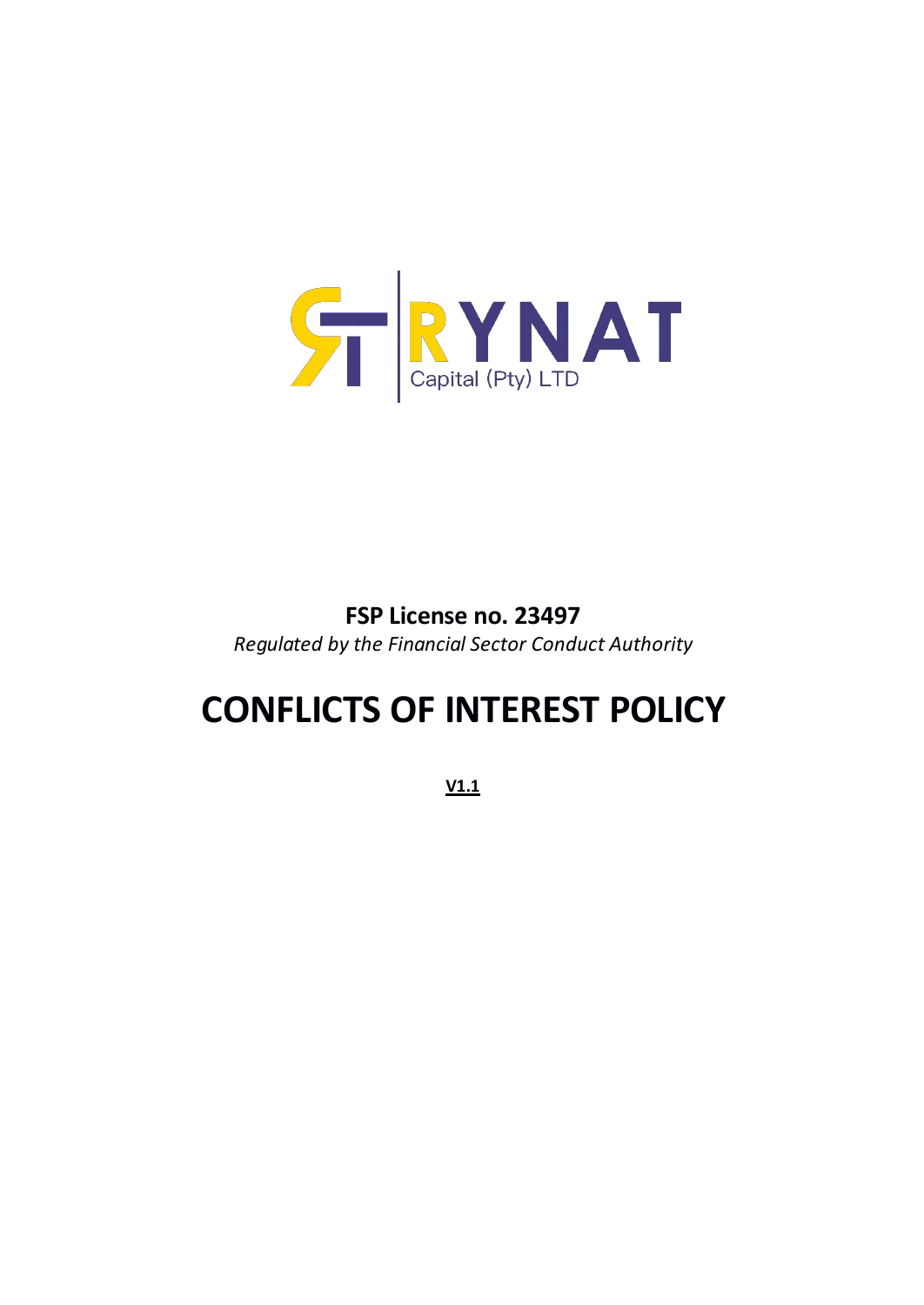

### **Contents**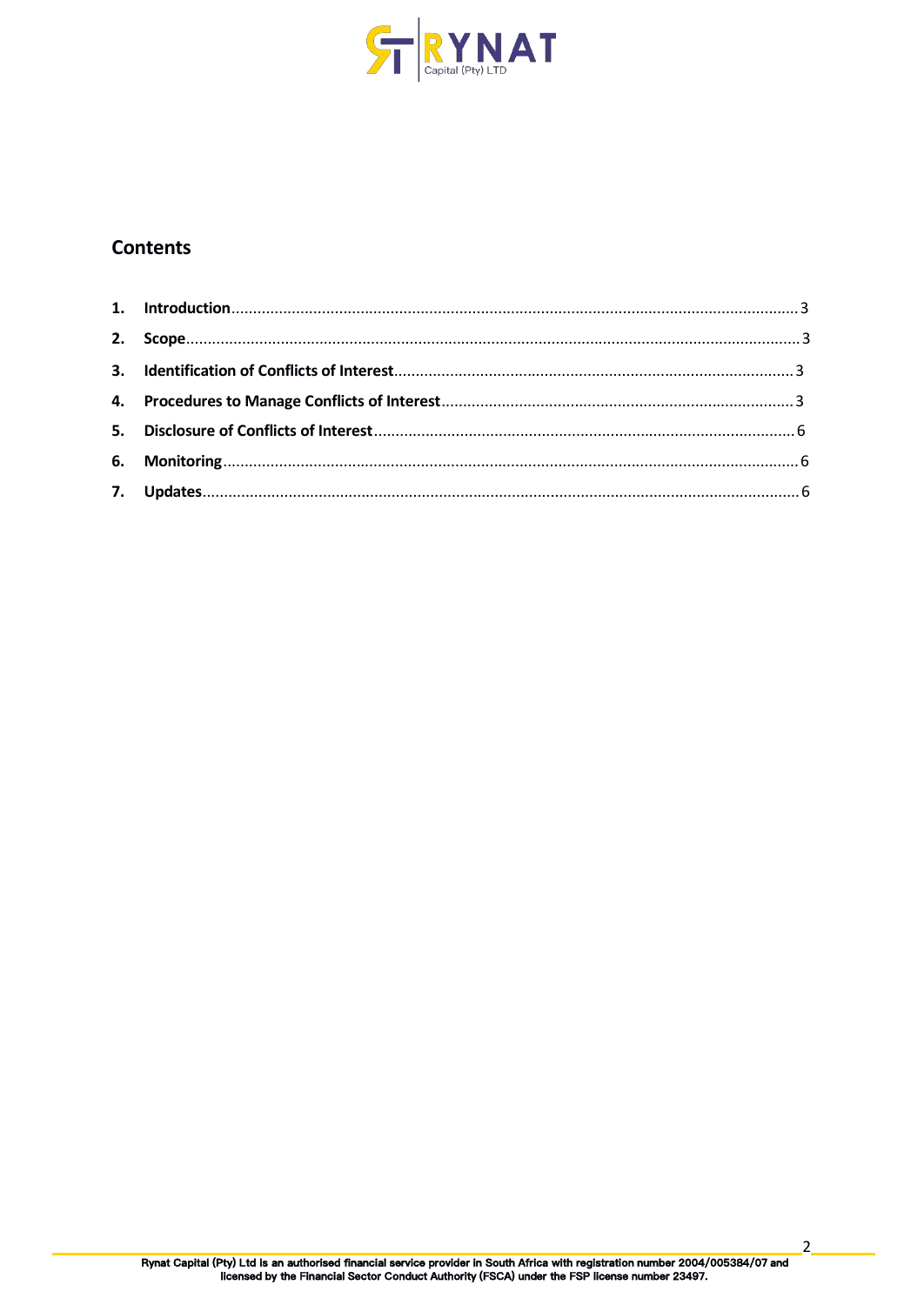

#### **1. Introduction**

Rynat Capital (Pty) Limited (hereinafter "the Company" or "We) is an Investment Firm regulated by the the Financial Sector Conduct Authority ("FSCA") with Licence number 23497.

Rynat Capital (Pty) LTD (hereinafter called the "Company") is governed by Financial Advisory and Intermediary Services Act, 2002 (Act No. 37 of 2002) as amended and/or replaced.

This Policy provides an overview of how the Company seeks to manage potential conflicts of interest that may arise when offering investment services to clients. This Policy does not form part of any legal agreement between the Company and any client or prospective client.

#### **2. Scope**

The scope of this Policy is to ensure that the Company's conflicts of Interest are identified, managed and, where necessary, disclosed to ensure the fair treatment of all Clients, to reduce the risk of Client disadvantage and reduce the risk of legal liability.

The Policy applies to all the Company's directors, officers, employees, agents and any person directly or indirectly linked to the Company (hereinafter "Related Person") and refers to all interactions with all clients.

The Company is committed to act honestly, fairly, professionally and in the best interests of its clients, and to comply, in particular, with the principles set out in the above legislation when providing investment services and other ancillary services related to such investment services.

#### **3. Identification of Conflicts of Interest**

For the purposes of identifying the types of conflict of interest that may arise in the course of providing investment and ancillary services, or a combination thereof, and whose existence may conflict with the interests of a client, the Company takes into account, by way of minimum criteria, the question of whether the Company or a relevant person, or a person directly or indirectly linked by control to the Company, is in any of the following situations, whether as a result of providing investment or ancillary services or investment activities or otherwise:

- a) the Company or any related person is likely to make a financial gain, or avoid a financial loss, at the expense of the client;
- b) the Company or any related person has an interest in the outcome of a service provided to the Client or of a transaction carried our on behalf of the client, which may be different from the client's interest in that outcome;
- c) the Company or any related person has a financial or other incentive to favor the interest of another client, or group of clients, over the interests of a particular client or group of clients;
- d) the Company or any related person carries on the same business as the Client;
- e) the Company or any related person receives or will receive an inducement in relation to a service provided to the client, in the form of monetary or non-monetary benefits or services.

#### **4. Proceduresto Manage Conflicts of Interest**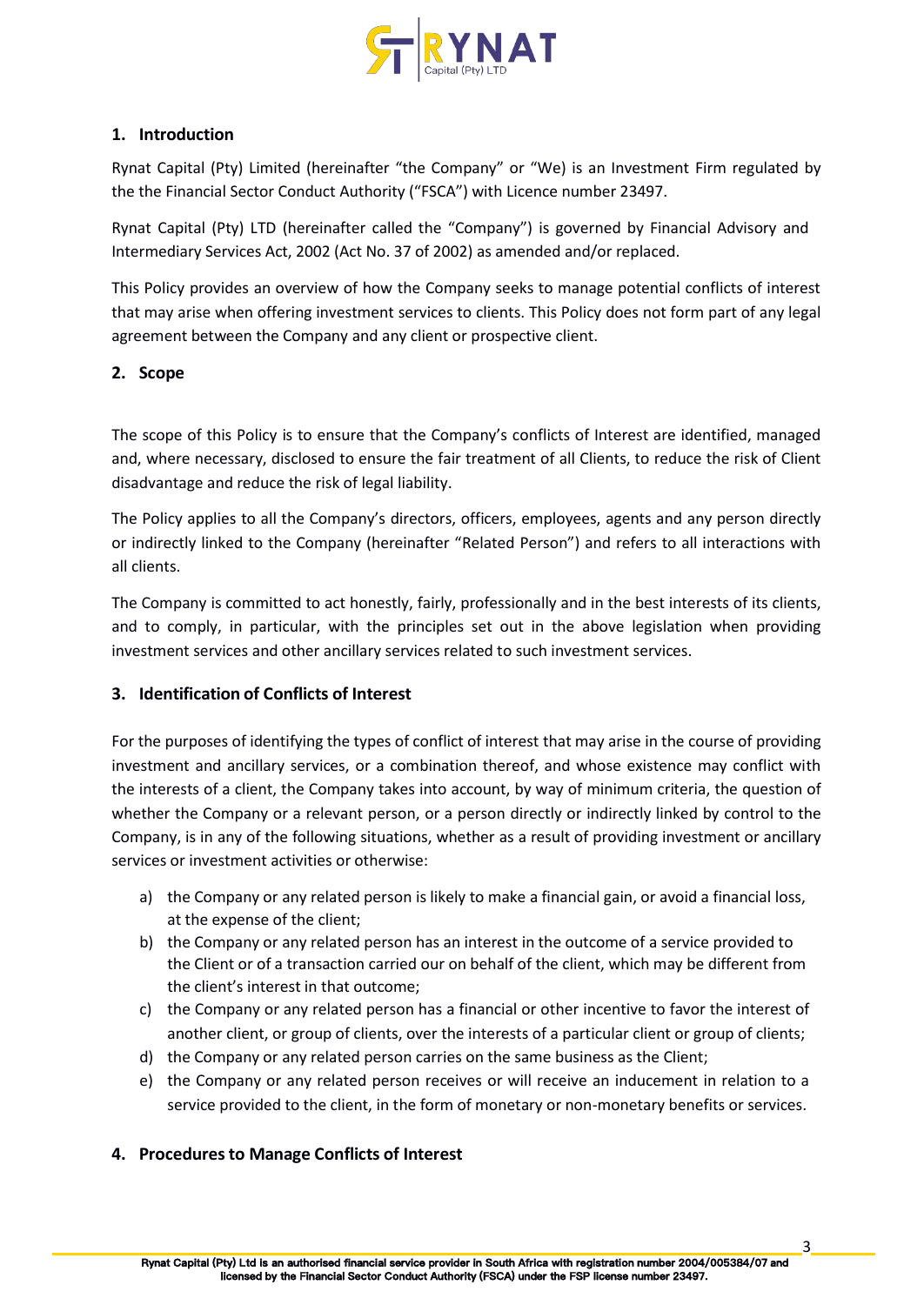

The Company has in place organizational and administrative arrangements and has introduced procedures and controls to identify, manage and control conflicts of interest, such as:

- a) Procedures prohibiting employees of the Company to trade in financial instruments offered by the Company or similar to those offered by the Company, whether with the Company or with any third party, without a specific authorization by the Company.
- b) The separate supervision of Relevant Persons whose principal functions involve carrying out activities on behalf of, or providing services to, clients whose interests may conflict, or who otherwise represent different interests that may conflict, including those of the Company.
- c) Chinese walls restricting the flow of confidential and inside information within the Company.
- d) Segregation of duties that may give rise to conflicts of interest if carried on by the same individual.
- e) A policy designed to limit the conflict of interest arising from the giving and receiving of inducements.
- f) Establishment of in-house Compliance Function to monitor and report on the above to the Company's Board of Directors.<br>g) Appointment of Internal Auditor to ensure that appropriate systems and controls are
- maintained and report to the Company's board of directors.
- h) Establishment of the four-eyes principle in supervising the Company's activities.

The below are indicative areas of potential conflicts of interest.

| <b>Circumstances of potential conflict of interest</b>                                                                   | Our approach to managing these                                                                                     |
|--------------------------------------------------------------------------------------------------------------------------|--------------------------------------------------------------------------------------------------------------------|
|                                                                                                                          | (indicative actions)                                                                                               |
| When a client enters into any order to Buy or Sell a                                                                     | • We have introduced an Order Execution Policy that                                                                |
| Contract for Difference ("CFD") on our trading                                                                           | sets out our obligations in delivering Best Execution to                                                           |
| platforms, the client trades with us as his/her                                                                          | our clients.                                                                                                       |
|                                                                                                                          | counterparty. We are the Principal to each trade that • Best Execution is the process by which the Company         |
| the client enters.                                                                                                       | seeks to obtain the best possible result when executing<br>client orders.                                          |
| This means that:                                                                                                         | • Generally, Best Execution is determined based on the<br>total consideration paid to or by the client, unless the |
| • The client may only close each position he trades with                                                                 | objective of execution of the order dictates otherwise.                                                            |
| us.                                                                                                                      | • Prices quoted for CFDs on Foreign Exchange is based on                                                           |
| • The client's positions are not transferable to any other                                                               | the aggregation of prices received from global                                                                     |
| regulated investment firm. In CFDs, clients can only                                                                     | investment banks and other liquidity providers                                                                     |
| trade / close their position with the investment firm -                                                                  | . We disclose our Spreads and charges on our trading                                                               |
| broker they initially opened their position with.                                                                        | platform                                                                                                           |
| . If clients make profit or loss on their trading the                                                                    | . Our marketing communication is developed based on                                                                |
| Company gains only its markups.                                                                                          | being fair, clear and not misleading to clients and is                                                             |
|                                                                                                                          | issued following approval by the Compliance<br>department.                                                         |
| The settings of the trading platform may be at non- $\vert \cdot \vert$ All trading platform parameters are symmetrical. |                                                                                                                    |
| symmetrical parameters. A key area relates to trading                                                                    |                                                                                                                    |
| slippage. Slippage refers to the difference a client                                                                     |                                                                                                                    |
| expects to pay for a trade and the actual price at which                                                                 |                                                                                                                    |
| the trade is executed. Slippage occurs because there is a                                                                |                                                                                                                    |
| slight time delay between the client entering the trade                                                                  |                                                                                                                    |

4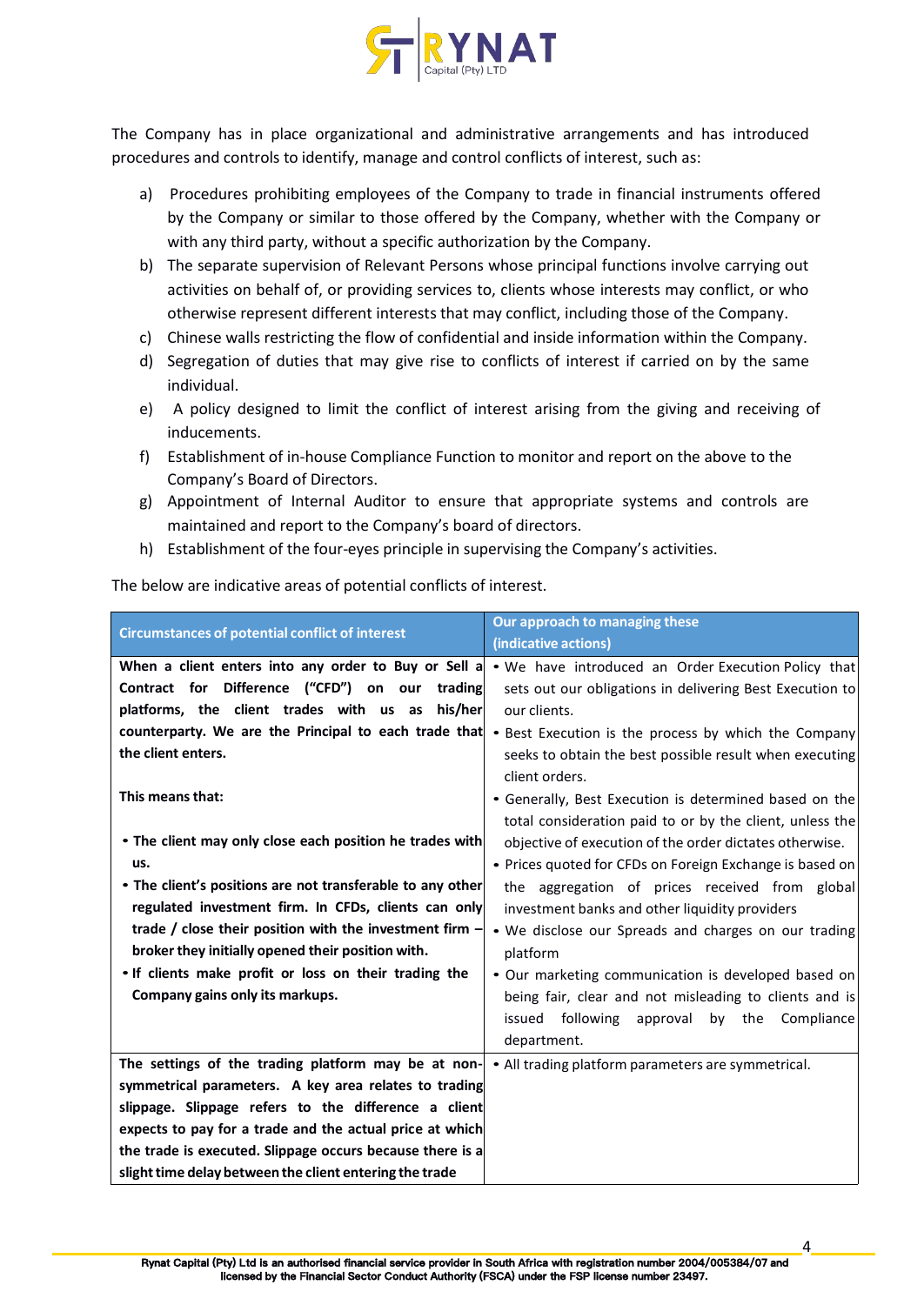

| and the time the broker receives the order. During this       |  |
|---------------------------------------------------------------|--|
| time delay, the price may have changed. Slippage can be       |  |
| much higher in fast-moving, volatile markets. It can          |  |
| either work in favor of or against the client. Conflicts      |  |
| may arise if the application of slippage parameters is        |  |
| not symmetrical. That is the broker enables a higher          |  |
| negative slippage for the client whilst limiting the client's |  |
| potential profit in positive slippage.                        |  |

| The Company, its employees, 3 <sup>rd</sup> parties acting on behalf | . Employees who receive any form of variable pay           |
|----------------------------------------------------------------------|------------------------------------------------------------|
| of or based on specific agreements with the Company                  | (including performance related pay) are subject to         |
| (such as introducers, websites and social media) may                 | vesting periods with malus and claw back provisions.       |
| have an interest in maximizing trading volumes to                    | . Incidents of conflicts of interest or any other          |
| increase dealing revenues or their variable remuneration             | compliance breach lead to suspension of unvested           |
| pay. This may be inconsistent with the need for clients              | rights and / or claw back of any awards and / or           |
| to trade prudently or for minimizing clients' transaction            | termination of employment.                                 |
| costs. The Company's employees may also be awarded                   | • Awards are structured to have regard to long term        |
| based on quantitative criteria that links to the trading             | client satisfaction as opposed to short term Company       |
| performance of clients.                                              | gains, recognizing that our long-term success is           |
|                                                                      | premised on maintaining satisfied clients over the long    |
|                                                                      | term.                                                      |
|                                                                      | . We do not engage with third party introducers which      |
|                                                                      | operate call centers.                                      |
|                                                                      | • Any websites, affiliates or other online introducers do  |
|                                                                      | not have any role in our assessment of the clients'        |
|                                                                      | knowledge and experience for onboarding purposes,          |
|                                                                      | such decision to onboard being at the entire discretion    |
|                                                                      | of Safe cap.                                               |
|                                                                      | . Local registrations with regulatory authorities have be  |
|                                                                      | adhered to by affiliates where appropriate.                |
| Where investment advice, research or<br>market                       | . When we offer investment advice we shall disclose        |
| information is provided this does not take account of                | whether the advice is provided on an independent           |
| the circumstances and investment objectives of                       | basis and whether the advice is based on a broad or on     |
| individual clients. The Company or legal and natural                 | a more restricted analysis of different types of financial |
| persons affiliated with it may have a position or trade in           | instruments and, in particular, whether the range is       |
| financial instruments that may be covered by such                    | limited to financial instruments issued or provided by     |
| investment research.                                                 | entities having close links with the Company or any        |
|                                                                      | other relationship.                                        |
|                                                                      | . Market research is performed on behalf of the            |
|                                                                      | Company by 3rd parties who are segregated from our         |
|                                                                      | Dealing, Sales and Retention employees.                    |
|                                                                      | • The Company remunerates such 3rd Parties on the basis    |
|                                                                      | of fixed fee arrangements which are not related to the     |
|                                                                      | trading generated from our clients.                        |
|                                                                      |                                                            |
|                                                                      | . Other than being a Principal to clients' trading or      |
|                                                                      | hedging for the market risk emanating for this trading,    |

5